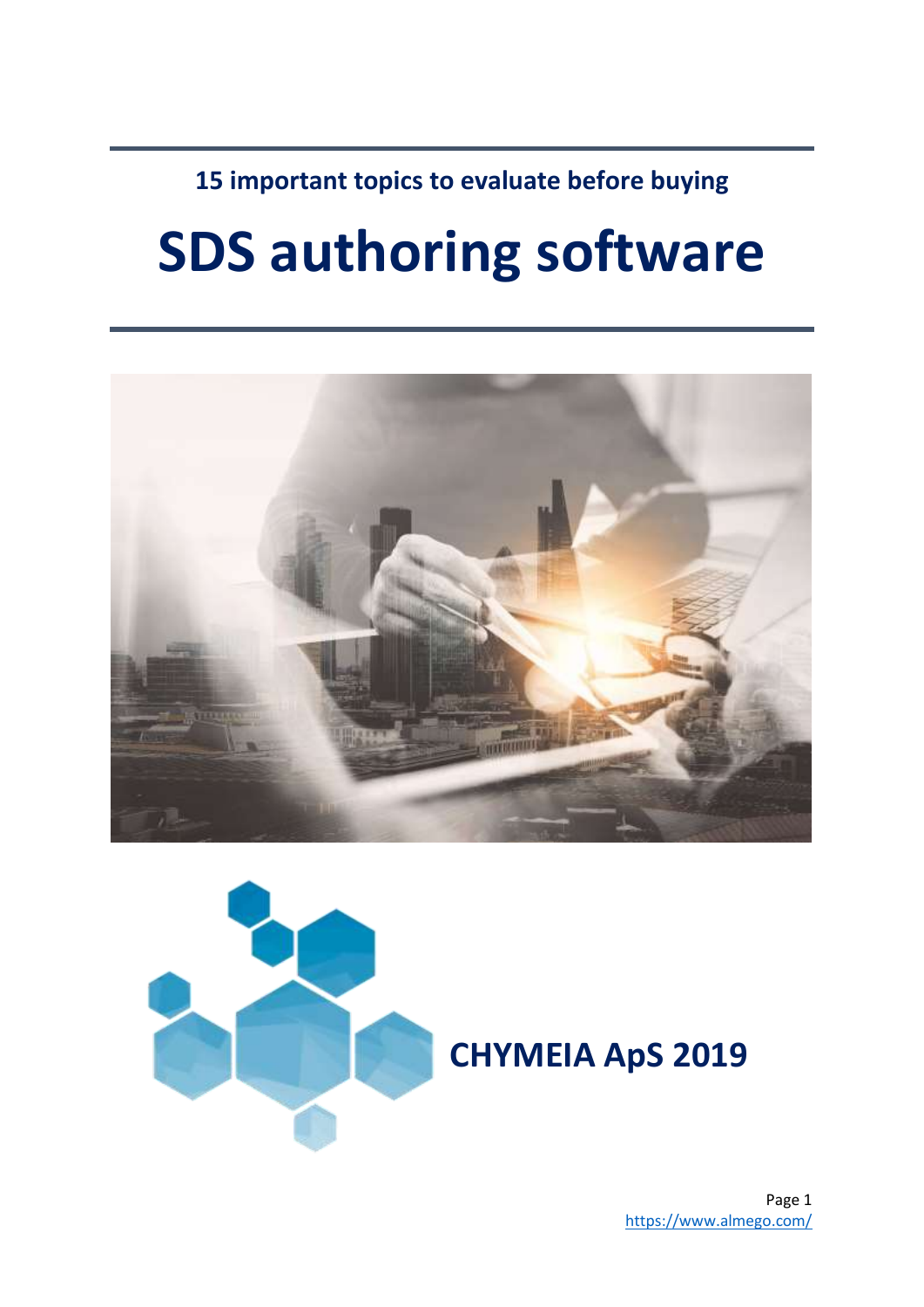## **Important topics to evaluate when buying SDS (safety data sheet) authoring software**

Having provided SDS authoring software for more than a decade, we have gained invaluable insight into the concerns arising in the process of buying a new SDS software.

From own experience, from countless product descriptions, tenders and requirement specifications, we have identified the fifteen most important topics to evaluate and consider, when buying new SDS software. Removing all focus from our own software solutions AlphaOmega and ALEMGO®, we have created this generic guide that can be used by anybody searching the market for a new SDS authoring software solution.

Key evaluation criteria for SDS authoring software solutions

| 1. Price                                                                                                                                                                                                                                                                                                                                                                                                                                                            | <b>Comments</b><br>& score |
|---------------------------------------------------------------------------------------------------------------------------------------------------------------------------------------------------------------------------------------------------------------------------------------------------------------------------------------------------------------------------------------------------------------------------------------------------------------------|----------------------------|
| Price is always an important criterion to evaluate. But there can many<br>pitfalls, if you only pay attention to the price tag.                                                                                                                                                                                                                                                                                                                                     |                            |
| A cheap software might be much more expensive for your company than a<br>more expensive but more efficient alternative. When going for the cheapest,<br>you risk making a very expensive decision, because the main cost is the<br>labour costs used to generate the SDS.                                                                                                                                                                                           |                            |
| The full price of the software is not uncovered until you fully understand the<br>associated costs, i.e.:<br>(1) the hours used pr. SDS,<br>(2) the updating processes,<br>(3) the extra cost for translations and specific functionalities<br>(4) cost of software updates and/or extensions.                                                                                                                                                                      |                            |
| SDS authoring is a process, and you need to look at the price<br>of the entire process.                                                                                                                                                                                                                                                                                                                                                                             |                            |
| There are typically 2 approaches to price (with many variants and hybrids).<br>The traditional license model, where you pay for the software and pay an<br>annual maintenance fee. This model typically also includes added costs for<br>updates and extra modules. The new approach is the SaaS or SaaS-inspired<br>pricing model, where you pay a flat license fee and get access to updates,<br>maintenance etc. Some solutions also offer vouchers/pay pr. SDS. |                            |
| Consider and score<br>Price (license) (first year and following years)<br>$\bullet$<br>Price for extensions (if module-based prices)<br>$\bullet$<br>How, when and at what price is the software updated<br>Time pr. SDS / pr. update / pr. language version                                                                                                                                                                                                        |                            |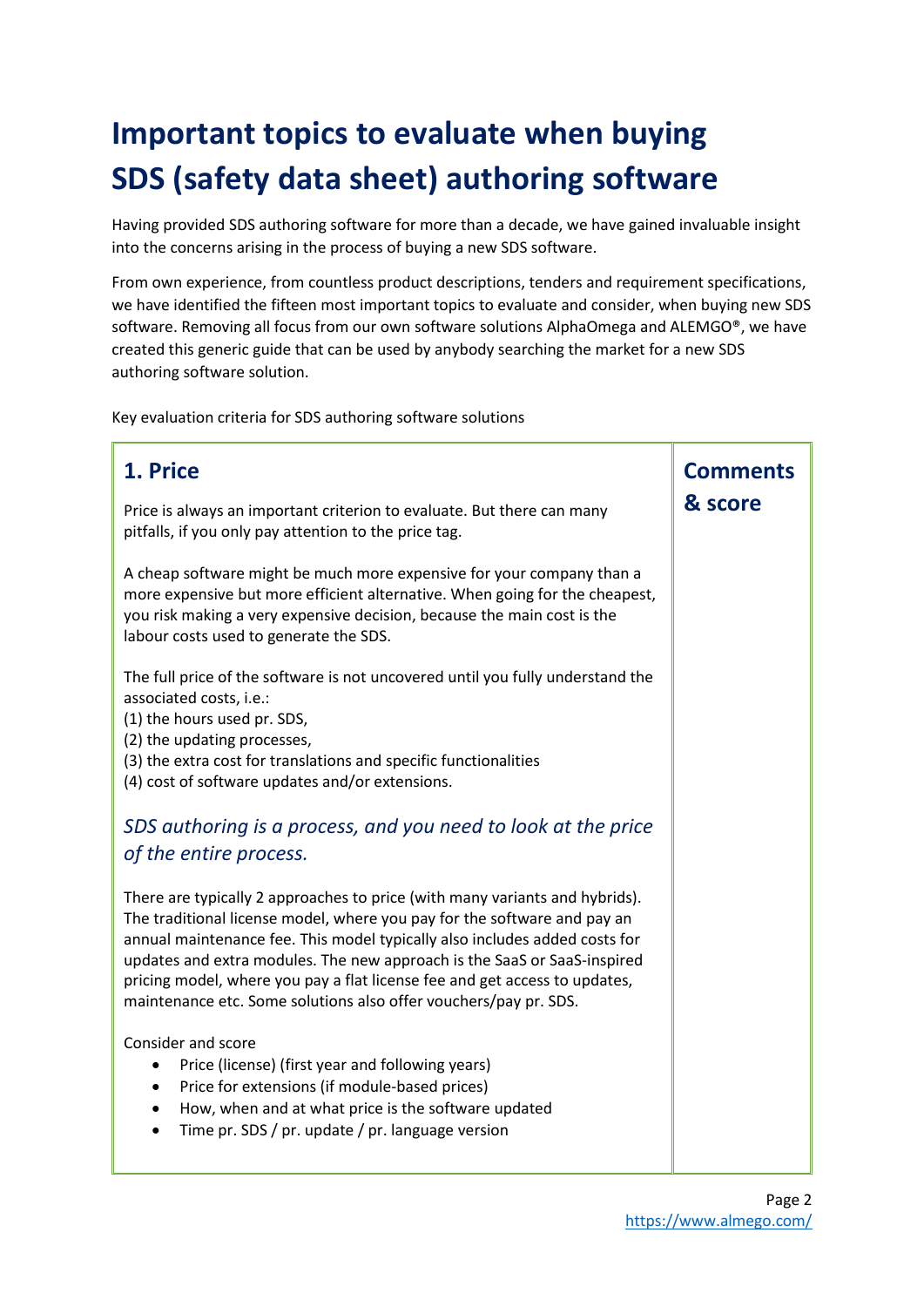| 2. Quality<br>Price and quality are the primary evaluation criteria that always<br>should be considered together. In this context, we assume that<br>quality is compliance, accuracy and completeness of the SDS<br>documents.<br>You can create SDS documents of poor quality in every SDS<br>authoring software solution. Low quality input will produce low<br>quality output. However, there is a significant difference between<br>the quality and accuracy of the calculations, documents,<br>functionalities and the degree of help/guidance provided by the<br>software.<br>Output quality and the accuracy of CLP classification | <b>Comments &amp;</b><br>score |
|-------------------------------------------------------------------------------------------------------------------------------------------------------------------------------------------------------------------------------------------------------------------------------------------------------------------------------------------------------------------------------------------------------------------------------------------------------------------------------------------------------------------------------------------------------------------------------------------------------------------------------------------|--------------------------------|
| calculations should be verified before acquiring a<br>new software solution. It is best tested through<br>references and through software tests of products<br>that have complex compositions.                                                                                                                                                                                                                                                                                                                                                                                                                                            |                                |
| Consider and score<br>Document quality (see above)<br>Quality and performance of the CLP calculator<br>٠<br>Flexibility - to which degree can I decide the contents of<br>٠<br>the document?<br>Functionalities that are important to your sector?<br>٠<br>Version management<br>٠<br>If there is a database with substance classifications in the<br>software; how are these selected, validated and updated?<br>Classification data is core data, it is thus crucial to verify<br>the classification process                                                                                                                            |                                |
| 3. Guidance, help and hotline                                                                                                                                                                                                                                                                                                                                                                                                                                                                                                                                                                                                             | <b>Comments &amp;</b>          |
| The complexity of chemicals legislation is extremely high, thus<br>working within this field typically triggers a lot of questions about<br>scope, exemptions and interpretations.                                                                                                                                                                                                                                                                                                                                                                                                                                                        | score                          |
| Some systems offer useful built-in-guidance, but none can cover<br>all aspects of the legislation, so you will probably need to ask for<br>help and advice at some point.                                                                                                                                                                                                                                                                                                                                                                                                                                                                 |                                |
| You will typically need training and qualified<br>guidance to ensure optimal use of the software.                                                                                                                                                                                                                                                                                                                                                                                                                                                                                                                                         |                                |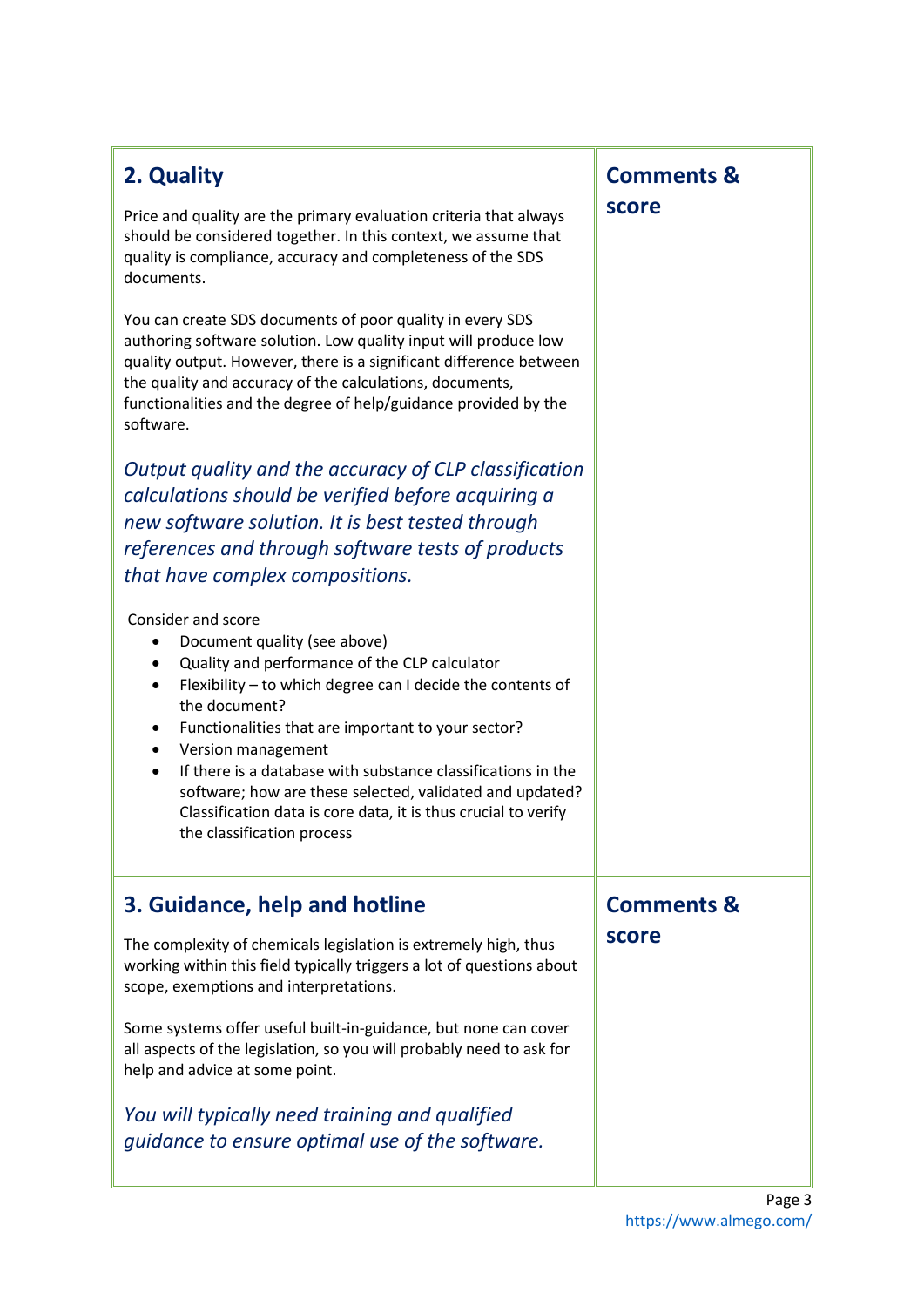| You should always select a software in combination with an<br>available hotline - and then you need to consider the price of the<br>hotline, the qualifications of the people manning the hotline and<br>the extent of the hotline. Does it come with limitations or<br>exemptions?<br>SDS authoring is your responsibility and you wouldn't want a<br>software without help available. References will help you to<br>evaluate the quality of the hotline.<br>Consider and score<br>Price of the hotline<br>Qualifications of the staff<br>Extent of the hotline - how much can/will they help you<br>$\bullet$<br>with? |                       |
|---------------------------------------------------------------------------------------------------------------------------------------------------------------------------------------------------------------------------------------------------------------------------------------------------------------------------------------------------------------------------------------------------------------------------------------------------------------------------------------------------------------------------------------------------------------------------------------------------------------------------|-----------------------|
| 4. Manual flexibility                                                                                                                                                                                                                                                                                                                                                                                                                                                                                                                                                                                                     | <b>Comments &amp;</b> |
| Some of the first SDS authoring software solutions had very high<br>manual flexibility, because you created all the phrases and<br>contents for the document yourself.                                                                                                                                                                                                                                                                                                                                                                                                                                                    | score                 |
| Today, most software comes with standard phrases that are<br>inserted either manually or automatically based on core data.                                                                                                                                                                                                                                                                                                                                                                                                                                                                                                |                       |
| Automation is good, yet flexibility is needed in those<br>cases where you need special input due the nature<br>of the product or your sector.                                                                                                                                                                                                                                                                                                                                                                                                                                                                             |                       |
| For many, the ideal solution would be automated "smart-rule<br>authoring" with the possibility to add both manual phrases and<br>create your own smart rules.                                                                                                                                                                                                                                                                                                                                                                                                                                                             |                       |
| Note the difference between a manual phrase and a manual rule.                                                                                                                                                                                                                                                                                                                                                                                                                                                                                                                                                            |                       |
| A manual phrase must be manually attached/attributed<br>➤<br>to the specific product.                                                                                                                                                                                                                                                                                                                                                                                                                                                                                                                                     |                       |
| A manual rule is a rule that you define, which the<br>➤<br>software will use to trigger your manual phrase every<br>time the conditions of the rule are satisfied.                                                                                                                                                                                                                                                                                                                                                                                                                                                        |                       |
| Consider and score<br>Can I add manually phrases?<br>Does the software have smart rules?<br>Can I add my own smart rules?                                                                                                                                                                                                                                                                                                                                                                                                                                                                                                 |                       |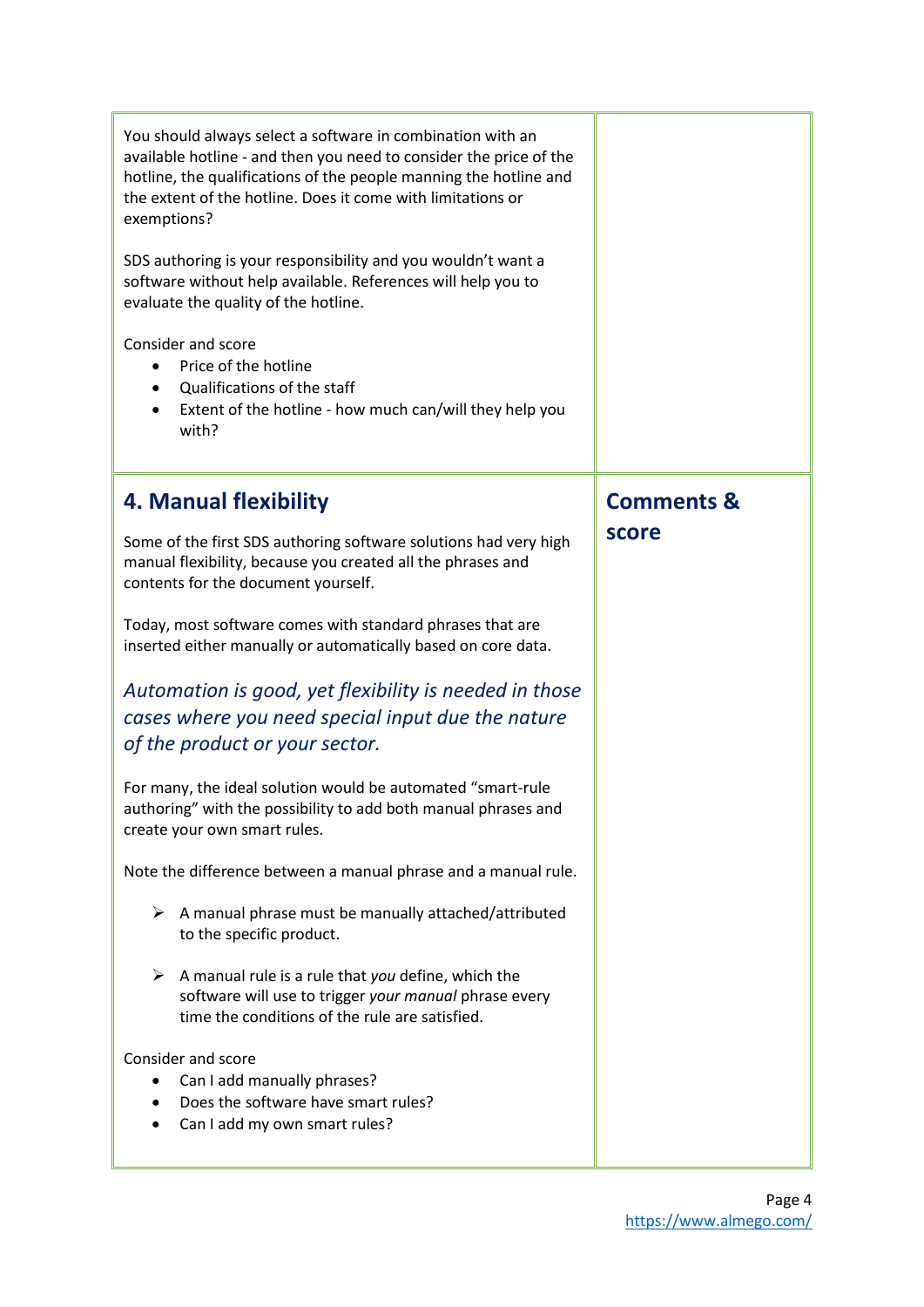| <b>5. Level of Automation</b><br>The degree of automation defines the convenience of the<br>software. High automation means less work. Automation is,<br>however, many things; easy look-up, calculation, control<br>functions.                                                                                              | <b>Comments &amp;</b><br>score |
|------------------------------------------------------------------------------------------------------------------------------------------------------------------------------------------------------------------------------------------------------------------------------------------------------------------------------|--------------------------------|
| However, automation typically refers to the way phrases are<br>selected by the software based on rules or other criteria. A highly<br>automated software will choose all or most phrases based on<br>basic input data. The opposite of high automation is where each<br>phrase must be selected and/or authored by the user. |                                |
| The views on automation are many - some favour it others dislike<br>it. The discussion, however, is focusing on the wrong question.<br>What is the quality of the automation?                                                                                                                                                |                                |
| Automation is meant not only to increase ease of work but also to<br>increase quality. If the software manages to do that, then it is<br>automation to the benefit of the user (while automation working<br>by skipping important steps in the process will work to the<br>disadvantage of the user).                        |                                |
| You might think of it as man versus machine, but<br>man cooperating with machine is more accurate.                                                                                                                                                                                                                           |                                |
| Automation will inevitably standardize areas of the contents in<br>the document. This is not necessarily bad. Standardization can<br>mean more precise, uniform and understandable contents in<br>comparison with phrases manually constructed. Again, it is the<br>result that matters.                                     |                                |
| Consider and score<br>Level of automatization<br>Quality of the safety data sheet (see Point 2. Quality)<br>Flexibility in adding phrases, creating own rules and<br>editing in the phrases                                                                                                                                  |                                |
| <b>6. User-friendliness</b>                                                                                                                                                                                                                                                                                                  | <b>Comments &amp;</b>          |
| User-friendliness is directly correlated to price and quality.<br>When companies change software, user-friendliness is often<br>mentioned as one of the reasons for changing.                                                                                                                                                | score                          |
| You want a software that assists and reduces your work load not<br>an extra task of decoding functionalities.                                                                                                                                                                                                                |                                |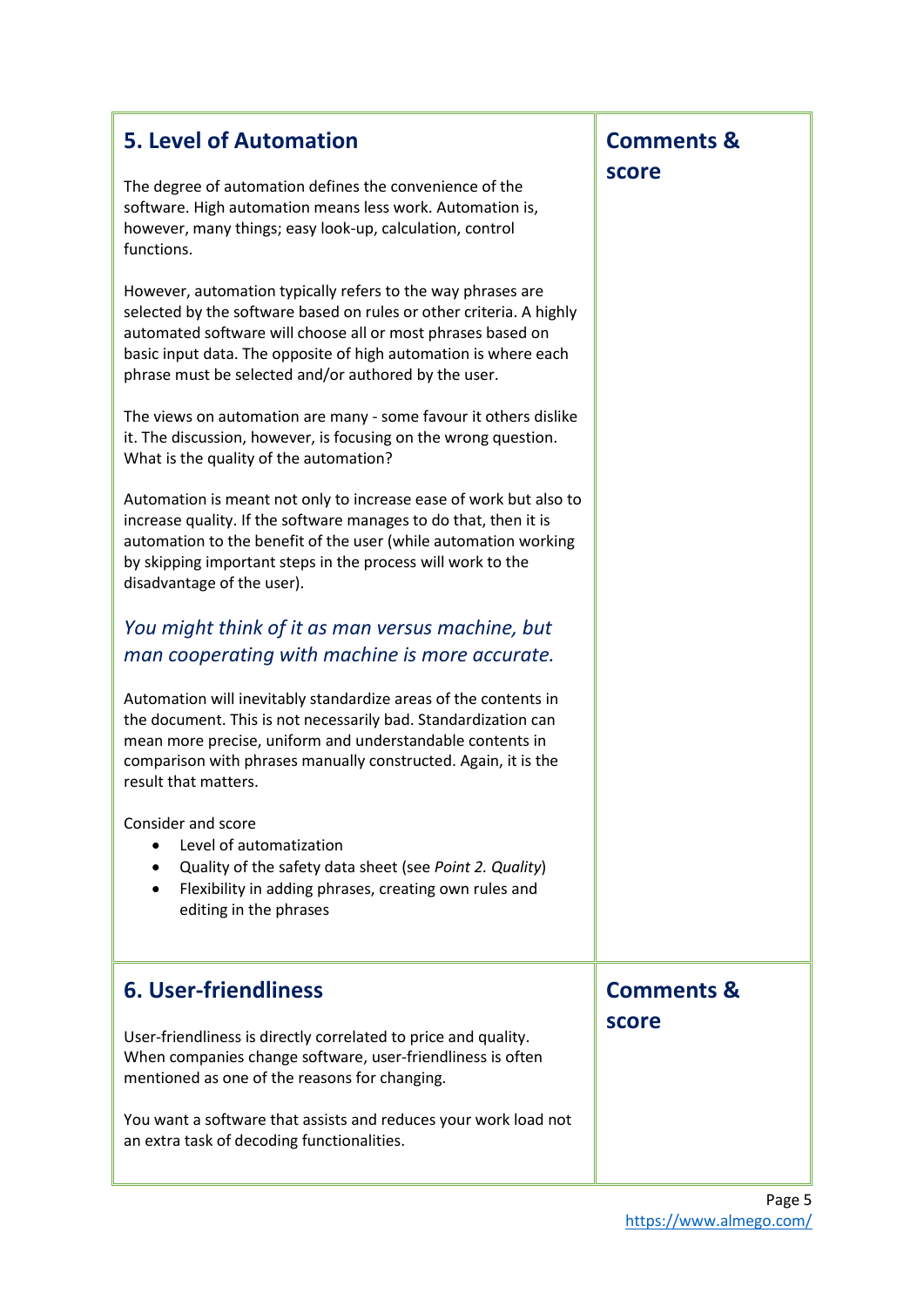| Pretesting of a software is the best way to get a<br>feeling of the user-friendliness. Illogical work flows,<br>many unnecessary clicks, complicated processes in<br>the software will haunt you and new users later.                                                                                                         |                       |
|-------------------------------------------------------------------------------------------------------------------------------------------------------------------------------------------------------------------------------------------------------------------------------------------------------------------------------|-----------------------|
| Upon starting up in a new software, you will create a lot of new<br>SDS's. Thus, the procedure for creating new SDS documents is the<br>focal point, when looking for a new software. However,<br>remember to test the SDS and data update procedure - many<br>evaluations skip this important step.                          |                       |
| After some time, the majority of the work in the software is<br>updating and adjusting SDS's, thus the updating process is a major<br>concern, if the software has an unmanageable approach to this.                                                                                                                          |                       |
| Consider and score<br>User-friendliness / UX / Ease of use / Convenience<br>$\bullet$<br>Test how you amend/update SDS documents<br>Level of automatization                                                                                                                                                                   |                       |
| 7. Languages                                                                                                                                                                                                                                                                                                                  | <b>Comments &amp;</b> |
|                                                                                                                                                                                                                                                                                                                               |                       |
| This might seem like an easy assessment. But be sure to verify the<br>quality of the translations.                                                                                                                                                                                                                            | score                 |
| Also, don't focus on the languages and markets, you need<br>documents for at the time of acquiring the software. Your<br>markets and requirements will change. Verify that other<br>languages are available, because you might be needing them for<br>your future operations.                                                 |                       |
| The most important thing to ask, is if the included<br>countries take local legislation into account and to<br>which degree.                                                                                                                                                                                                  |                       |
| National occupational exposure limits are the first level of country<br>specific information in terms of special legislation. Going a level<br>deeper, you also want to make certain that national cancer lists,<br>German "Wassergefährdungsklasse" (WGK) or Danish<br>"Kodenumre" or French emission codes are implemented. |                       |
| Ask the company how and how often they retrieve and update<br>national regulatory data. You want to be certain that defined<br>procedures exist for updating and implementing national data<br>exist.                                                                                                                         |                       |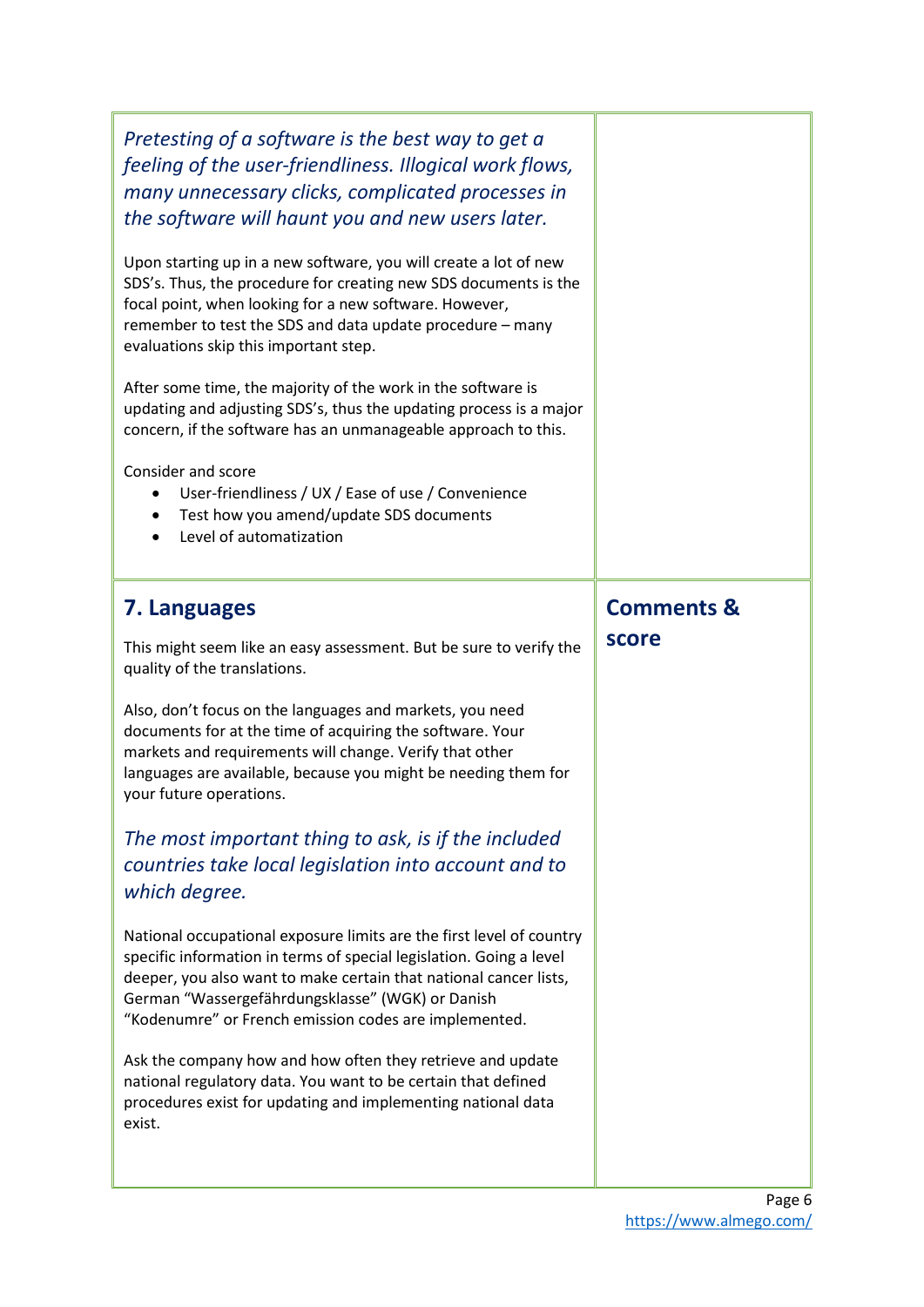| Consider and score<br>Quality of translation.<br>$\bullet$<br>Languages included/available.<br>$\bullet$<br>The degree to which national legislation is implemented.<br>$\bullet$<br>What it requires to add new languages/countries to the<br>$\bullet$<br>solution?                                                               |                       |
|-------------------------------------------------------------------------------------------------------------------------------------------------------------------------------------------------------------------------------------------------------------------------------------------------------------------------------------|-----------------------|
| 8. Future-proof (is new legislation                                                                                                                                                                                                                                                                                                 | <b>Comments &amp;</b> |
| implemented/included?)                                                                                                                                                                                                                                                                                                              | score                 |
| An SDS authoring software should be in constant development.<br>New information, new legislation and new functionalities should<br>be added continuously. A software that is not updated with new<br>information will soon lose its value and become obsolete in many<br>regulatory areas.                                          |                       |
| Remember that chemical management and SDS<br>authoring is not something that is just done every<br>third or fifth year. It's a continuous process that is<br>constantly affected by new knowledge, new data<br>and new legislation.                                                                                                 |                       |
| Look at the history, check the terms and ask about the<br>procedures. Ask how often they implement new updates. This will<br>give you an impression of what to expect. Also check how updates<br>are implemented and make sure that this is an efficient and<br>transparent process.                                                |                       |
| Ask for a specific new topic you know is soon to be implemented.<br>To ask for some up-to-date topics, see section 9 below. Also ask<br>specifically to the source of the substance classification data<br>available in the software. Substance classification data is one of<br>the key determinant for the hazard of the product. |                       |
| Consider and score<br>What is updated, when it is updated, and at what<br>resources?<br>When the software is updated is it then possible to assess<br>$\bullet$<br>how the update affects your SDS's?                                                                                                                               |                       |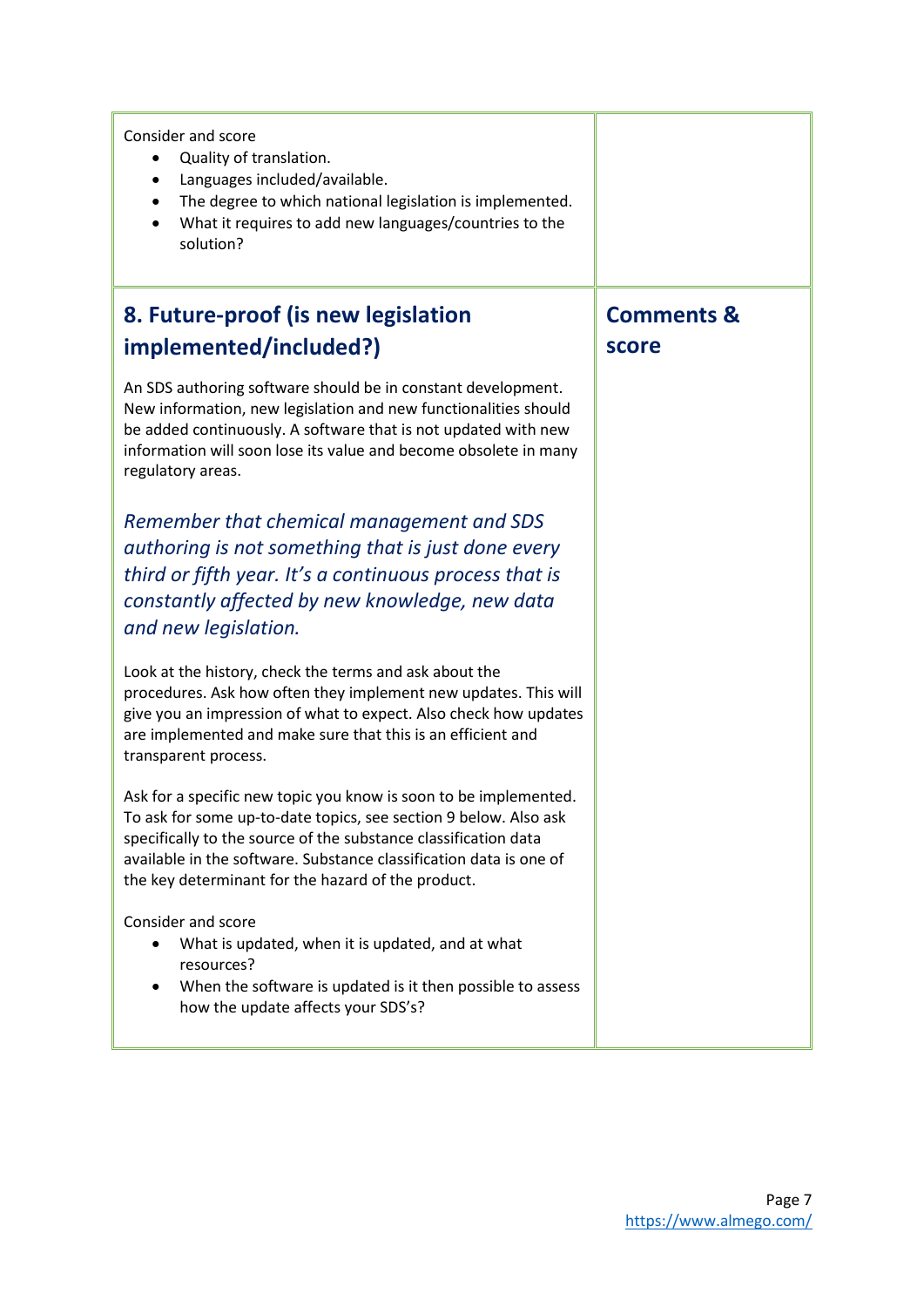| 9. Handling of Exposure Scenarios (ES) /<br><b>SUMIS</b>                                                                                                                                                                                                                                                           | <b>Comments &amp;</b><br>score |
|--------------------------------------------------------------------------------------------------------------------------------------------------------------------------------------------------------------------------------------------------------------------------------------------------------------------|--------------------------------|
| Management of Exposure Scenarios (ES) / SUMIs is<br>an excellent example of a topic mentioned in section<br>8 - management of new legislation.                                                                                                                                                                     |                                |
| Implementing ES and SUMIs has been an issue for several years<br>and will continues to be in the coming years. There are different<br>methods and approaches, as the market has not yet settled on a<br>unified approach.                                                                                          |                                |
| You want a software that is agile, and a software company that<br>already has implemented (or are ready to implement) methods<br>for handling ES and SUMIs: You also want to make sure that the<br>software will adjust to any new standard practices that might be<br>implemented.                                |                                |
| Consider and score<br>Approach to ES now and in the future<br>Approach to Sumi now and in the future                                                                                                                                                                                                               |                                |
|                                                                                                                                                                                                                                                                                                                    |                                |
| 10. Integration                                                                                                                                                                                                                                                                                                    | <b>Comments &amp;</b>          |
| The companies that provide SDS authoring software solutions are<br>often very specialized, and the SDS authoring software is thus<br>often an isolated software solution. Therefore, it is important to<br>consider the possibilities for integration.                                                             | score                          |
| The SDS software provider will typically be able to integrate with<br>other systems in your company. Typically, it is just a matter of<br>moving data. But make that it is possible and not too expensive to<br>do what you have in mind. There may be obstacles or high costs<br>associated with the integration. |                                |
| Try to keep it simple and efficient.                                                                                                                                                                                                                                                                               |                                |
| Integration issues are sometimes overcomplicated. It is important<br>to stay focused on the "must have integration" and just make it<br>part of the agreement.                                                                                                                                                     |                                |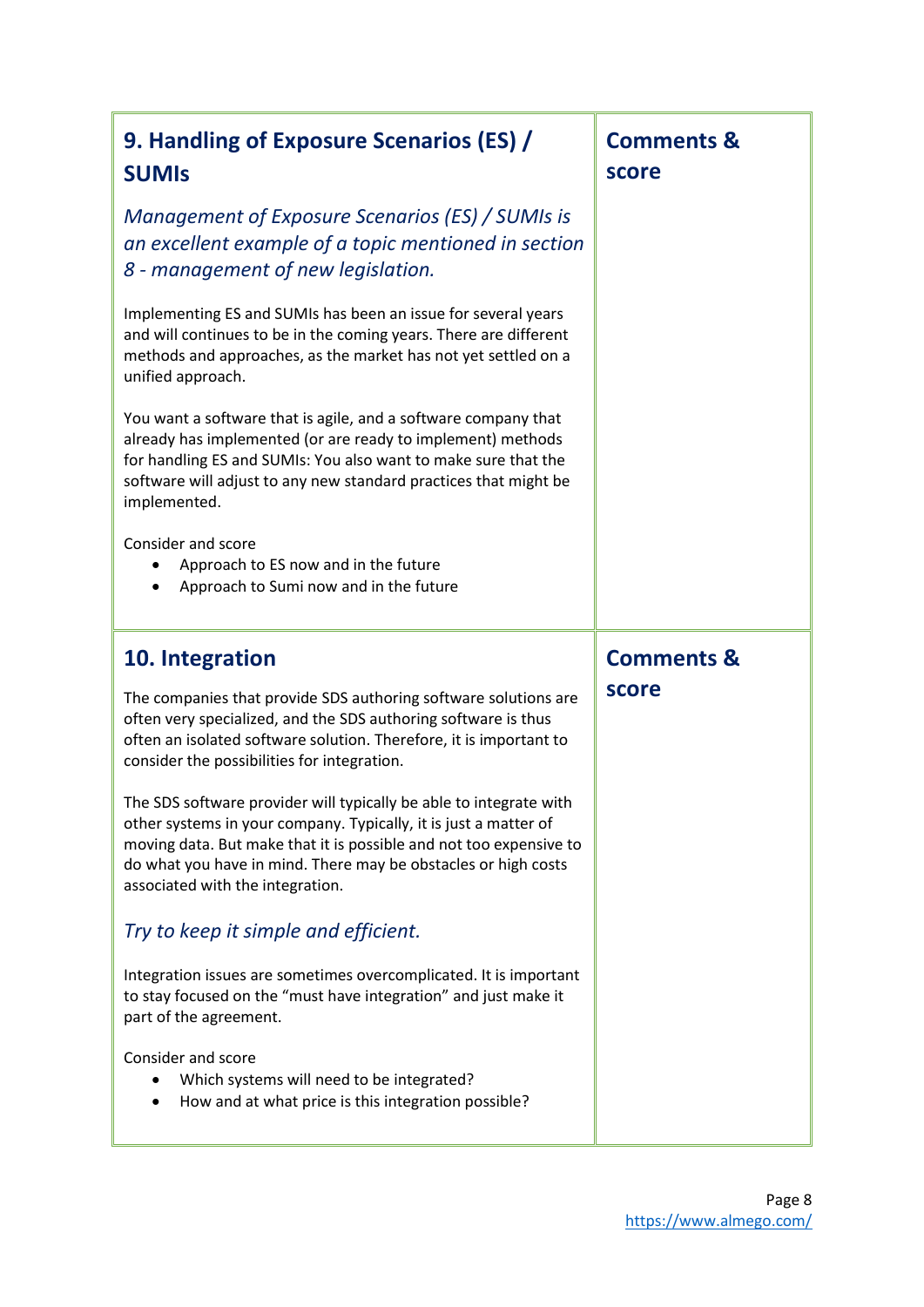| 11. Migration Data structure                                                                                                                                                                                                                                                                                                                         | <b>Comments &amp;</b> |
|------------------------------------------------------------------------------------------------------------------------------------------------------------------------------------------------------------------------------------------------------------------------------------------------------------------------------------------------------|-----------------------|
| Most people converting from one software to another will want<br>to know about the possibilities of migration of data from their old<br>software to the new.                                                                                                                                                                                         | score                 |
| The answer is "yes" if the new software company is willing to<br>make the necessary code to systematically arrange the old data,<br>so it can be imported in to the new software.                                                                                                                                                                    |                       |
| Data migration has the risk of turning into a                                                                                                                                                                                                                                                                                                        |                       |
| dangerous detour. Always remember to have the                                                                                                                                                                                                                                                                                                        |                       |
| higher purpose and long perspective in mind.                                                                                                                                                                                                                                                                                                         |                       |
| Time and money spent on entering and migrating data only have<br>real value if the imported data is robust and of good quality.<br>Otherwise you will just be moving errors and deficient data to a<br>new software and the time saved by migrating data is quickly<br>spent on correcting it.                                                       |                       |
| Thus, judgement is clouded by the time spent on entering the old<br>data in the old software since time spent on data is not<br>necessarily proportional to the quality of the same data.<br>Especially not if new and better data are made available in the<br>new solution.                                                                        |                       |
| There are, however, some low-hanging fruits in relation to data<br>migration. This is typically basic substance data like CAS-numbers<br>and product compositions. Before considering a full migration,<br>you should carefully consider the pros and cons. Remember that<br>switching software is also an opportunity to clean up your<br>database. |                       |
| Migration is also important, if you think ahead to the next<br>software change. Make sure to choose a database with well-<br>structured data and make sure that you own and can extract your<br>data (typical in CSV format with you) if you terminate the license.                                                                                  |                       |
| Consider and score<br>Which types of data can be migrated?<br>٠<br>What data makes sense to migrate?<br>$\bullet$<br>Is new and better data available in the new solution?<br>Is it more efficient to input new data than to import and<br>٠<br>verify old data?<br>Does the old database need a clean-up?<br>٠<br>Do I have access to my data?      |                       |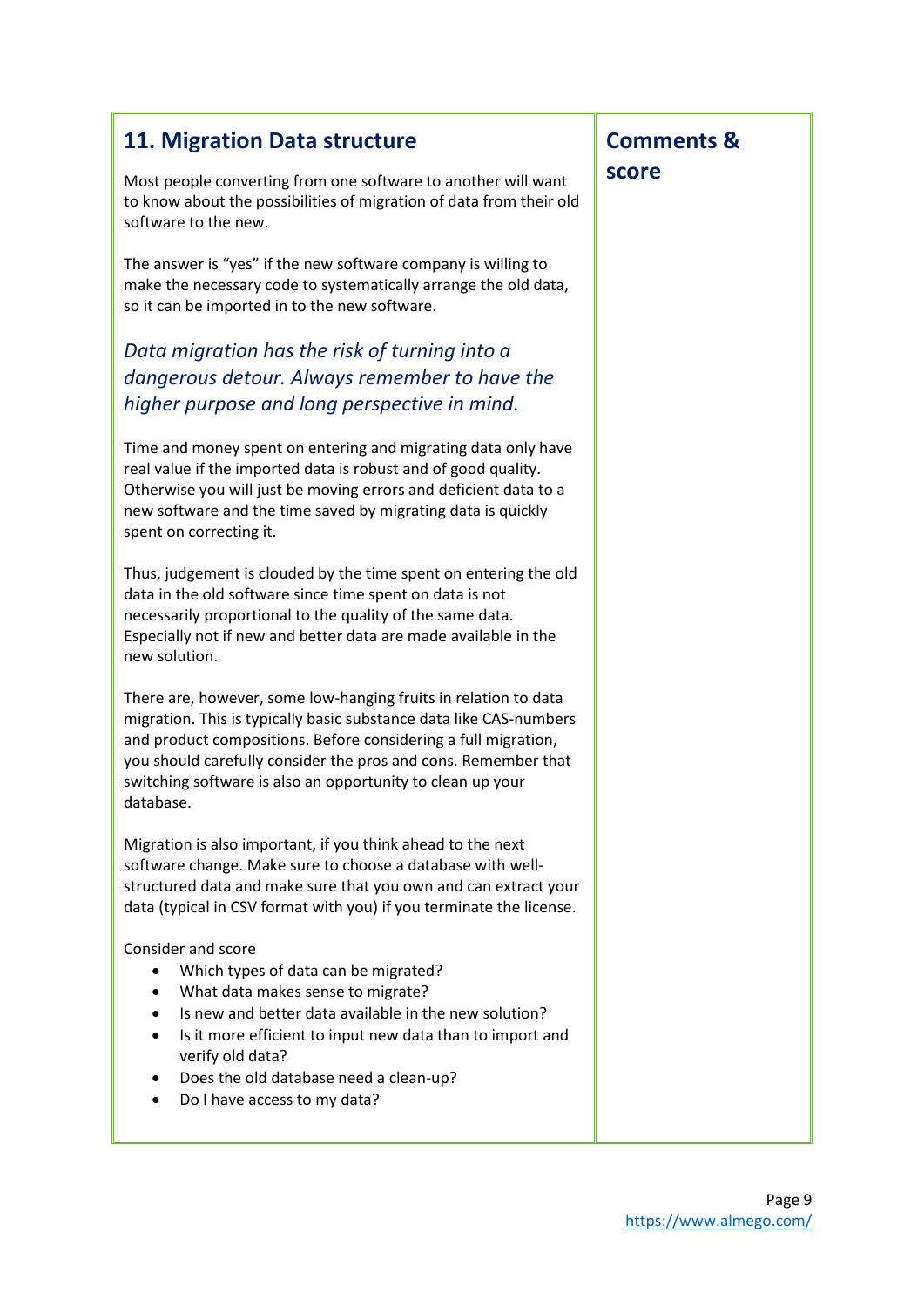| 12. License commitment<br>License commitment is the degree to which you commit to a<br>software. At one end of the scale is unit pricing in an all web SaaS<br>solution. At the other end of the scale is solutions, where you buy<br>the software at a very high start-up cost or commit yourself to a<br>very long termination period.<br>You might ask why this is important, when you have evaluated all<br>elements of the price. However, it is important not only to<br>consider the price at your current needs, but also to think about<br>the possibilities when things change.<br>What are the terms for termination? Can you switch to another<br>license model if your needs change? Can you switch from a<br>software license to consultancy help and back again or even<br>switch to unit pricing - and at what costs and implications?<br>Especially with a very high start-up price, you risk finding yourself<br>locked to a structure that does not allow for needed changes.<br>Changes may happen in your company and new<br>software solutions will emerge, this must be taken<br>in to account.<br>Consider and score<br>License flexibility<br>٠<br>Possibilities for unit pricing<br>$\bullet$ | <b>Comments &amp;</b><br>score |
|-------------------------------------------------------------------------------------------------------------------------------------------------------------------------------------------------------------------------------------------------------------------------------------------------------------------------------------------------------------------------------------------------------------------------------------------------------------------------------------------------------------------------------------------------------------------------------------------------------------------------------------------------------------------------------------------------------------------------------------------------------------------------------------------------------------------------------------------------------------------------------------------------------------------------------------------------------------------------------------------------------------------------------------------------------------------------------------------------------------------------------------------------------------------------------------------------------------------------|--------------------------------|
| 13. Legal & terms<br>Most SDS authoring software solutions are just tools that makes<br>your work easier. The final responsibility will be on the user.<br>Hoping for a system to take that responsibility of your shoulders<br>will be a long journey. But there can be differences in the terms.<br>Read the terms – that is the only advice here.<br>Reading the terms will in some cases point you to the limitations<br>of the software - and it will give you a clearer understanding of<br>the product.<br>Consider and score<br>Legal terms<br>Does the supplier have an insurance?                                                                                                                                                                                                                                                                                                                                                                                                                                                                                                                                                                                                                             | <b>Comments &amp;</b><br>score |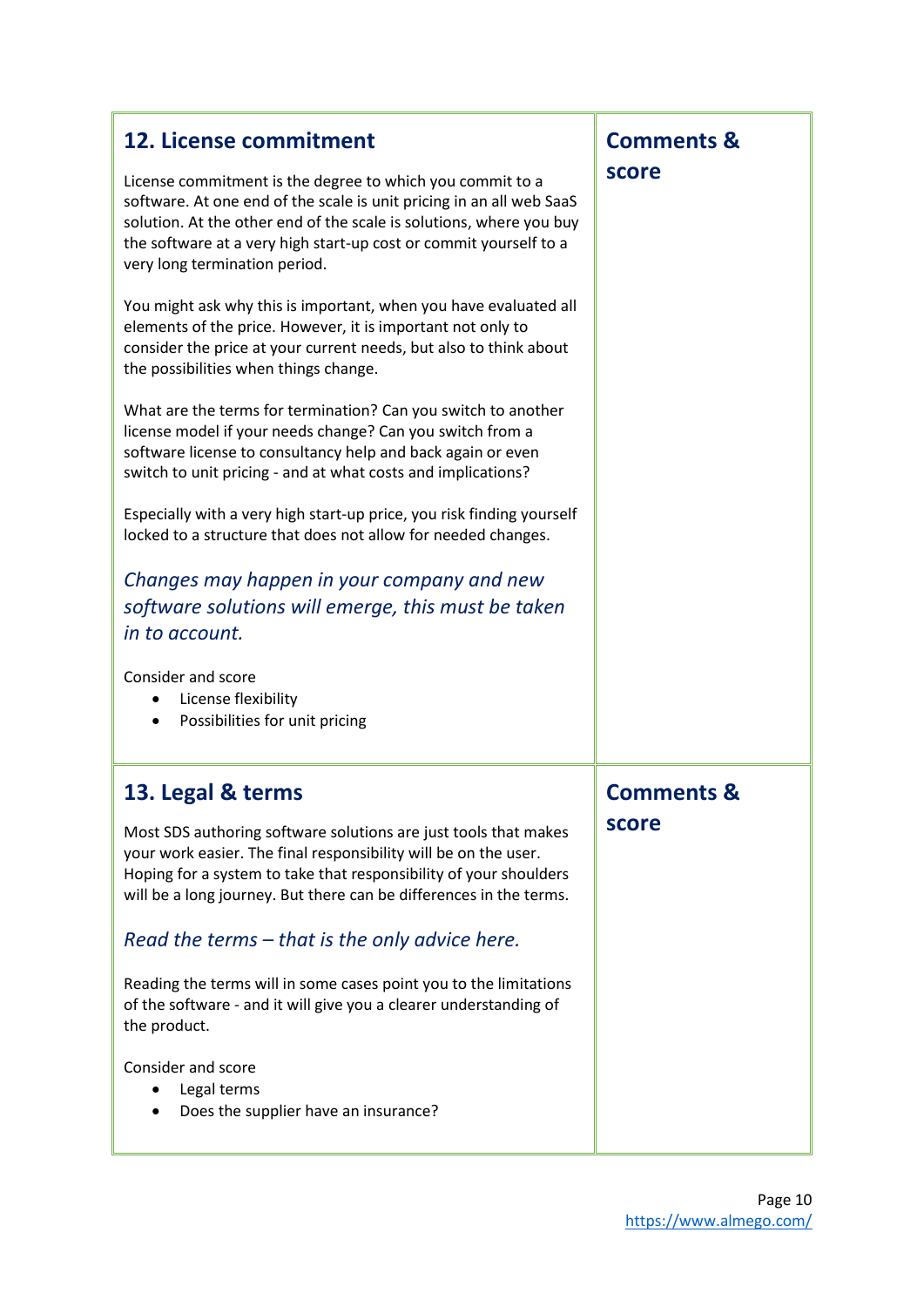| 14. IT platform                                                                                                                                                                                                                                                                                                                                                                                                   | <b>Comments &amp;</b> |
|-------------------------------------------------------------------------------------------------------------------------------------------------------------------------------------------------------------------------------------------------------------------------------------------------------------------------------------------------------------------------------------------------------------------|-----------------------|
| Complex software solutions can (over time) end up being very<br>complex in the IT design. When that happens, there is a risk that<br>updates are difficult to implement and that only must have<br>functionalities are updated.                                                                                                                                                                                   | score                 |
| Typically, you will see three types of software:<br>1. The "client server software" that it is installed locally.<br>2. The SaaS or 100% web software, where everything can be<br>managed through a web browser meaning no installation is<br>needed. You just need a password and internet access.<br>3. Hybrids software, typically with a backend, and a web-based<br>frontend (user interface).               |                       |
| So how do you check whether the IT structure is modern and<br>flexible or an old Klondike design where problems are bound to<br>arise? Unfortunately, this is not easy.                                                                                                                                                                                                                                           |                       |
| You might be able to get help from your IT department, asking a<br>few questions. Or even ask for a "road map" to see the company<br>plans. You might also ask if the software company have inhouse<br>programmers or if they use external programmers? But the<br>answer will probably not help you that much.                                                                                                   |                       |
| References are your best way of getting information. After all, an<br>old IT set-up might work just fine, and a new set-up is no<br>guarantee for a smooth system. Ask questions like: "How (and<br>how fast) have new regulatory requirements been implemented in<br>the system?" and "Is you IT department satisfied with the<br>software". Questions like that can help you asses this very<br>important part. |                       |
| Consider and score<br>IT platform<br>Consider along with section 10, if this is relevant                                                                                                                                                                                                                                                                                                                          |                       |
| <b>15. References and credentials</b>                                                                                                                                                                                                                                                                                                                                                                             |                       |
| Taking references is always highly recommendable. It is<br>interesting to compare the sales pitches with actual experiences<br>from the users. In this guide, much of the information that we<br>recommended to collect is best obtained through dialog with<br>relevant references.                                                                                                                              |                       |
| Consider and score<br>Reference feedback<br>Market image                                                                                                                                                                                                                                                                                                                                                          |                       |